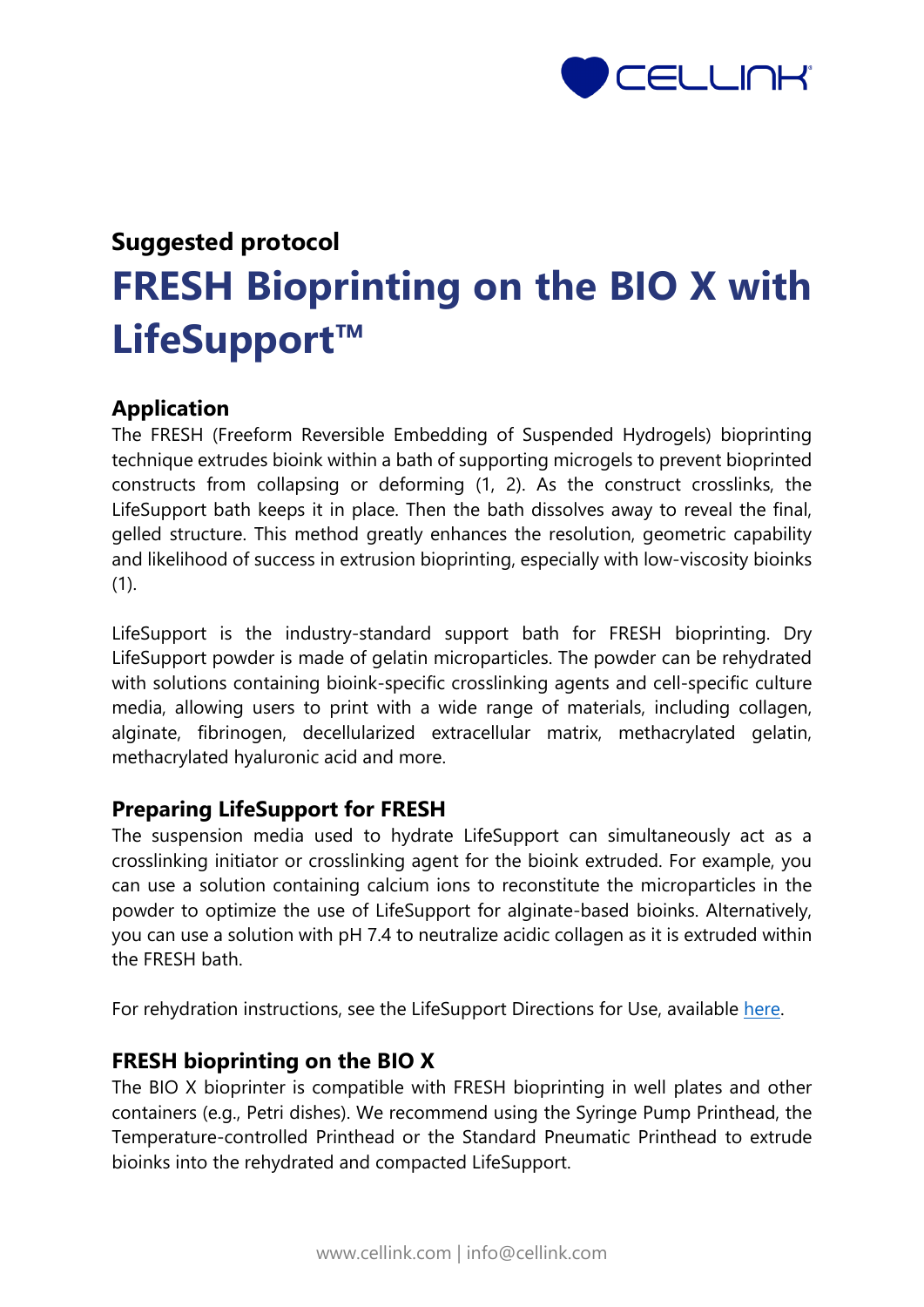

Fill the container with the reconstituted LifeSupport (step 8 in the directions section of the LifeSupport Directions for Use) and place it on the printbed. To prevent the container from sliding during printing, secure it using the BIO X clamps or by adding vacuum grease to the bottom of the print container.

The length of the needle tip will determine how tall your construct can be (in the Zdirection). We recommend a 1- or 1.5-inch-long needle unless your application requires shorter or taller constructs. Proceed through the usual bioprinting procedure. Use the manual calibration option to move your needle in the Z-axis. Aim to calibrate approximately 1 millimeter away from the bottom of the container, or if the needle is not long enough, until the needle tip is entirely inside the bath, leaving the plastic part outside (step 3 in the Printing Recommendations section in the LifeSupport Directions for Use). Calibrate the Z-height and begin bioprinting.

## **Releasing a FRESH bioprinted construct from LifeSupport**

See LifeSupport Directions for Use, available [here.](https://www.fluidform3d.com/directions-for-use)

NOTE: The BIO X printbed or an incubator can be used to warm the support bath and its embedded FRESH bioprinted construct to 37 degrees Celsius. Heat for a minimum of 30 minutes. While the print and its support bath are heating, warm additional suspension media or PBS to wash the print free of liquified LifeSupport. The required time to liquify the LifeSupport bath is directly proportional to the amount of LifeSupport used.